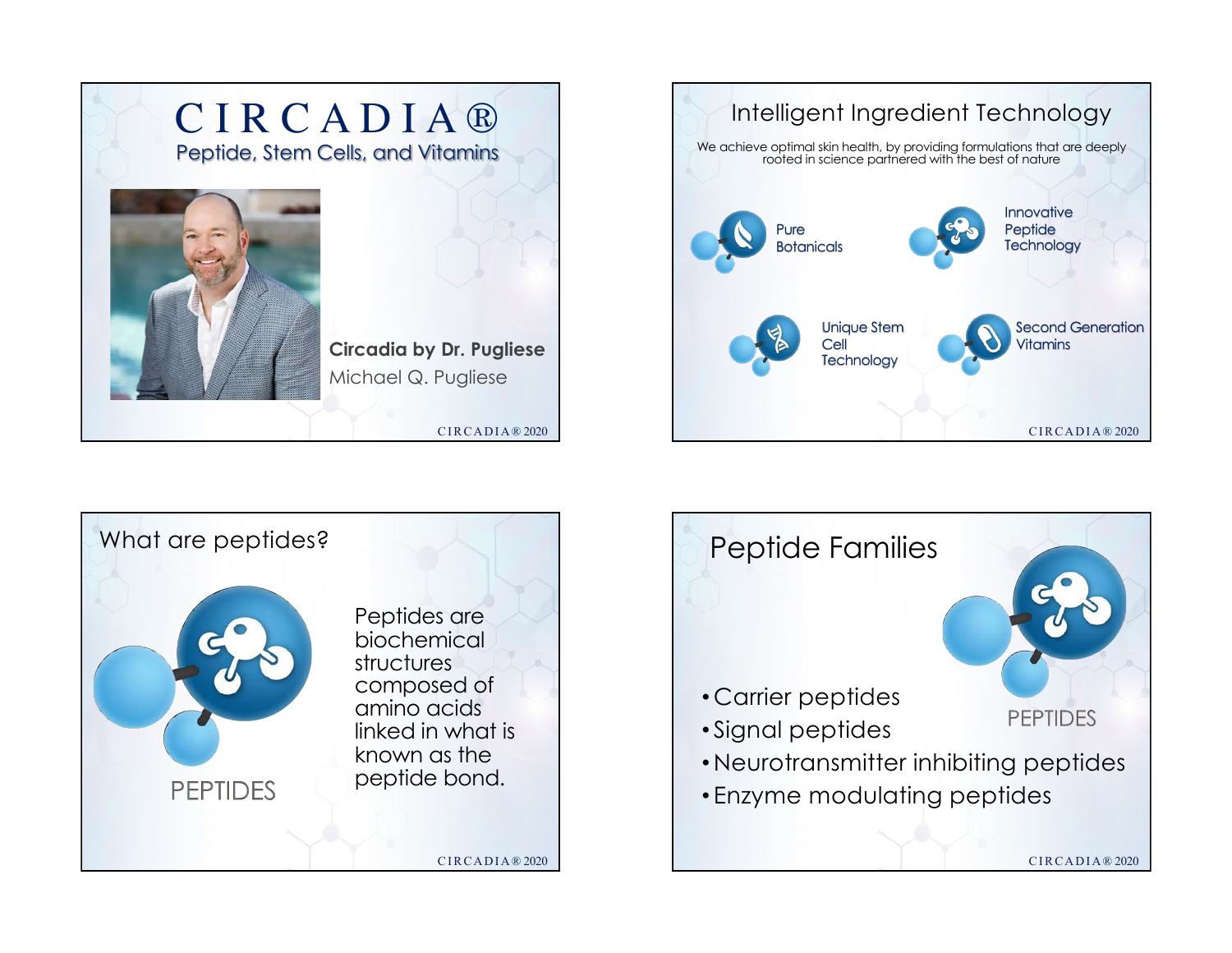

## Amino Acids

**L-Alanine** – Skin conditioning agent and an essential amino acid in the conversion of proteins into energy, through the glucose metabolic pathway.

**L-Glycine** – Building block of collagen formation and the most plentiful amino acid in the body. While not an essential amino acid, since the body is able to synthesize it, it is a critical component in the synthesis of purines, an essential component of DNA.

**L-Lysine** – Heals while it soothes inflamed areas. L-Lysine is a necessary amino acid for all protein sin the body. L-Lysine is critical for calcium absorption, as a muscle protein, essential in recovering from surgery, and in the body's production of hormones, enzymes, and antibodies.

CIRCADIA® 2020



amino acid structure **COOH**  $COO<sup>2</sup>$  $H_2N$ <sup>-C</sup>-H  $H_3N$  -  $C$  - $H$ Glycine (Gly) Glycine (Gly) In water Dry CIRCADIA® 2020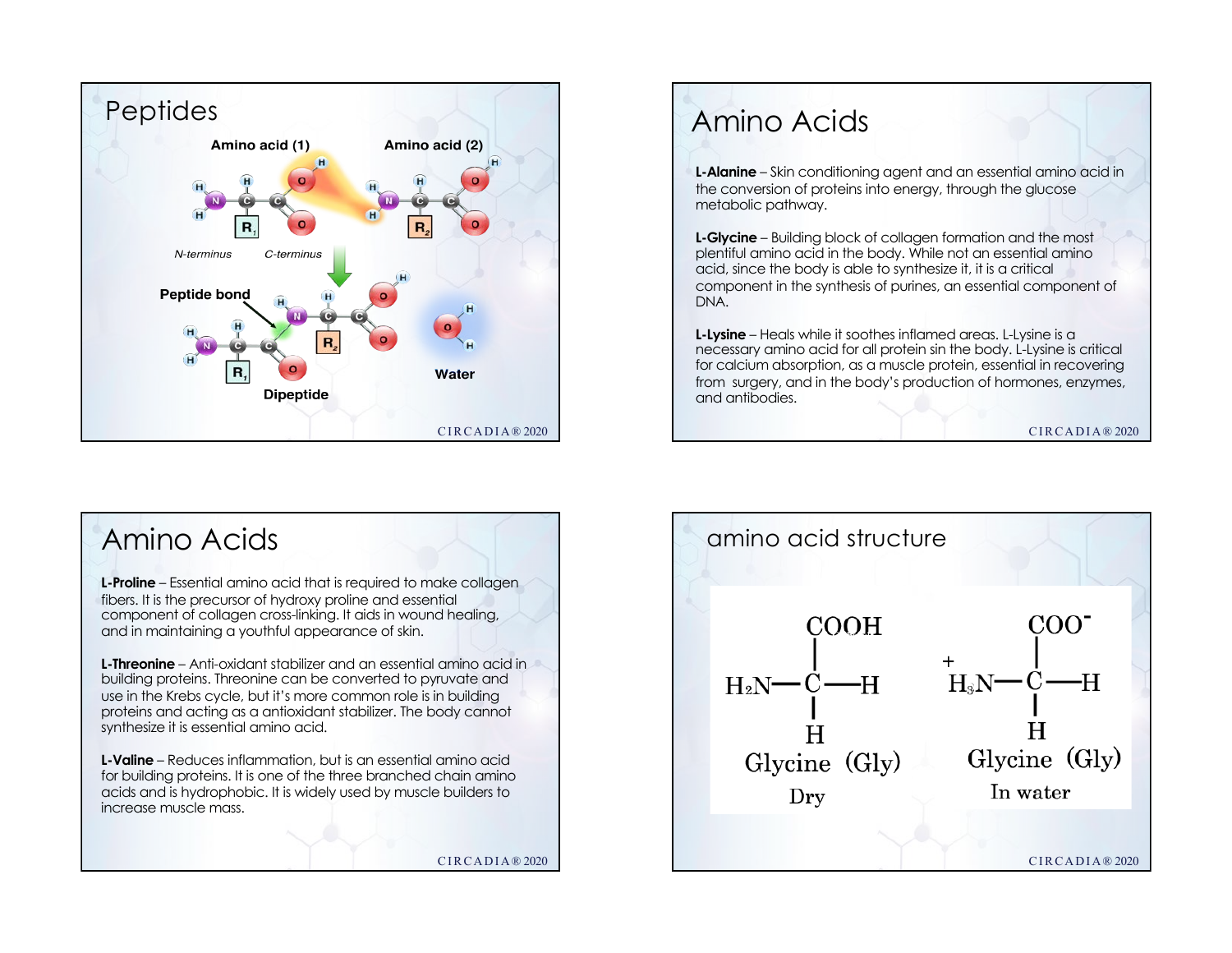

## Peptide Technology

**Preventhilia™ (Diaminopropionoyl Tripeptide-33)** – Tetrapeptide that prevents the damage caused directly or indirectly by UV radiation to DNA and proteins, thus preventing photo-aging

**Matrixyl™ (Palmitoyl Pentapeptide-4)** – Helps stimulate collagen synthesis and elastin. The action is very similar to retinol without the irritation.

**Matrixyl™ 3000 (Palmitoyl Oligopeptide and Palmitoyl Tetrapeptide-7)** – Helps repair damaged tissues

**Matrixyl™ Synthe 6 (Palmitoyl Tripeptide-38)** – Evens out skin, relieves and smoothes wrinkles by stimulating constituents of skin matrix and dermalepidermal junction (i.e. collagen I, II, IV, fibronectin, hyaluronic acid, and laminin 5)

**Matrixyl™ Morphomics-** Influences cellular and dermal energy, reducing the appearance of vertical lines.

 $CIRCADIA@2020$ 

## Peptide Technology

**Eyeliss™ (Hesperidin Methyl Chalcone and Dipeptide-2 and Palmitoyl Tetrapeptide-7)** – Hesperidin methyl chalcone is a bioflavonoid that helps to decrease capillary permeability thus reducing fluid deposition and puffiness.

**Haloxyl® (Palmitoyl Oligopeptide and Palmitoyl Tetrapeptide-7)** – Two peptides work in conjunction to improve firmness and tone of the eye area. Chrysin and N-hydroxysuccinimide stimulate the clearance of deposited blood pigments and solubilize iron for elimination respectively, resulting in the reduction of dark circles

**Argireline® (Acetyl Hexapeptide-8)** – A peptide alternative to botox that attenuates muscle contraction preventing the formation of fine lines and wrinkles

**Snap 8 (Acetyl Octapeptide-3)** – Reduces depth of wrinkles caused by contraction of muscles of facial expression

**Inyline® (Acetyl Hexapeptide-30)** – Reduces depth of wrinkles caused by contraction of muscles of facial expression

CIRCADIA® 2020

## Peptide Technology

dGlyage® (Tripeptide 9) – Reduces DNA damage resulting from fenton reaction products and reduces metal-mediated A.G.E. formation

Progeline™ (Trifluoroacetyl Tripeptide-2) – Reduces progerin synthesis, MMP and elastase inhibitor, increases syndecan, contracts collagen to reduce signs of aging including sagging and wrinkles

Chronocyclin® (Glutamylamidoethyl Imidazole) – Anti-aging, enhances expression of circadian genes, optimizes cell defenses and renewal activities, and Vitamin D transformation

L-Carnosine – Di-peptide that has anti-glycation properties

CIRCADIA® 2020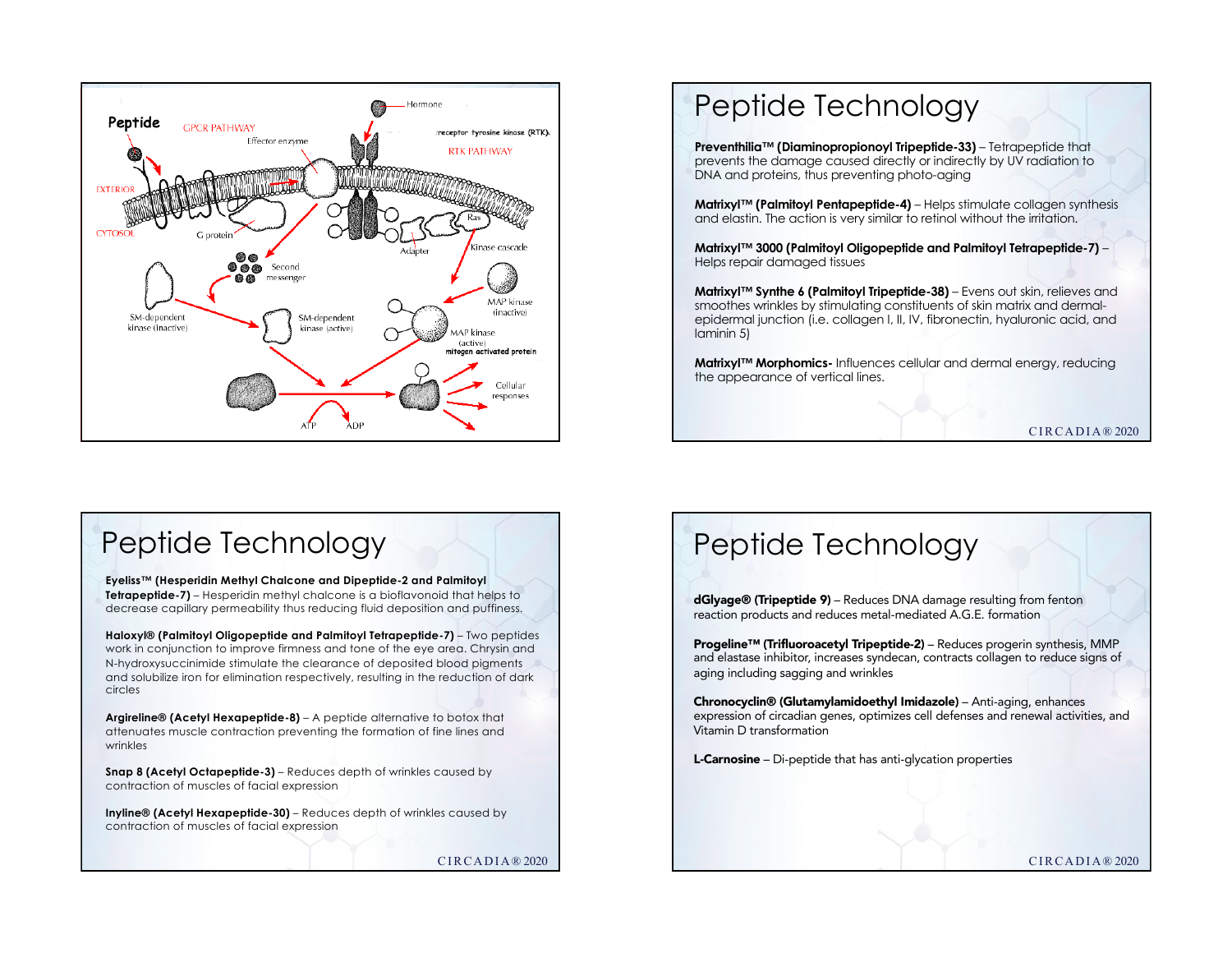## Peptide Technology

#### **HYDRATING**

**Diffuporine™ (Acetyl Hexapeptide-37)** – Boosts Aquaporin-3 which promotes inner hydration mechanisms and water movement from the basal layer of epidermis and to the stratum corneum, rejuvenating the skin by improving barrier function, collagen I synthesis and cellular proliferation

#### **SENSITIVE**

**Telangyn™ (AcetylTripeptide-33)** – Decreases facial redness and other skin disorders caused by the release of interleukins, reducing redness, dilated blood vessels, tissue degradation and post-inflammatory

**Delisens™ (Acetyl Hexapeptide-46)** – Down regulates PAR-2 thus reducing discomfort of pain and itching occurring in sensitive skin and restoring damaged barrier integrity, also increasing hydration, improves scaling, smoothing and softness in very dry skin

**Thermostressine™ (Acetyl Tetrapeptide-22)** – Helps fight cellular stress and increases HSP70 levels to prevent further stress

CIRCADIA® 2020

# Peptide Technology

#### **BRIGHTENING**

**Melanostatin® 5 (Nonapeptide-1)** – Skin whitening peptide antagonist alpha-melanocyte stimulating hormone (α-MSH) blocking tyrosinase activation

**B-White™ (Oligopeptide-68)** – Reduces MITF (microphthalmiaassociated transcription factor) to decrease constitutive and facultative pigmentation pathways. Decreases tyrosinase activity and melanin synthesis to reduce overall skin pigmentation

#### **ACNE**

**Bodyfensine® (Acetyl Dipeptide-3)** – Human β-defensin-2 and -3 mimetics that reinforce skin's natural immunity and lower risk of possible infections from external agents

**GranActive™ Acne (Oligopeptide -10)** – a patented anti-microbial peptide from plant amino acid that promotes healthy skin tone

CIRCADIA® 2020



### Stem Cells Technology

How are they harvested?

Leaf of alpine rose is wounded to induce callus formation

Callus cells are transferred to agar plates

The developed callus with its stem cells is harvested and further cultivated on agar plates until complete dedifferentiation of the cells and generation of a homogenous culture



CIRCADIA® 2020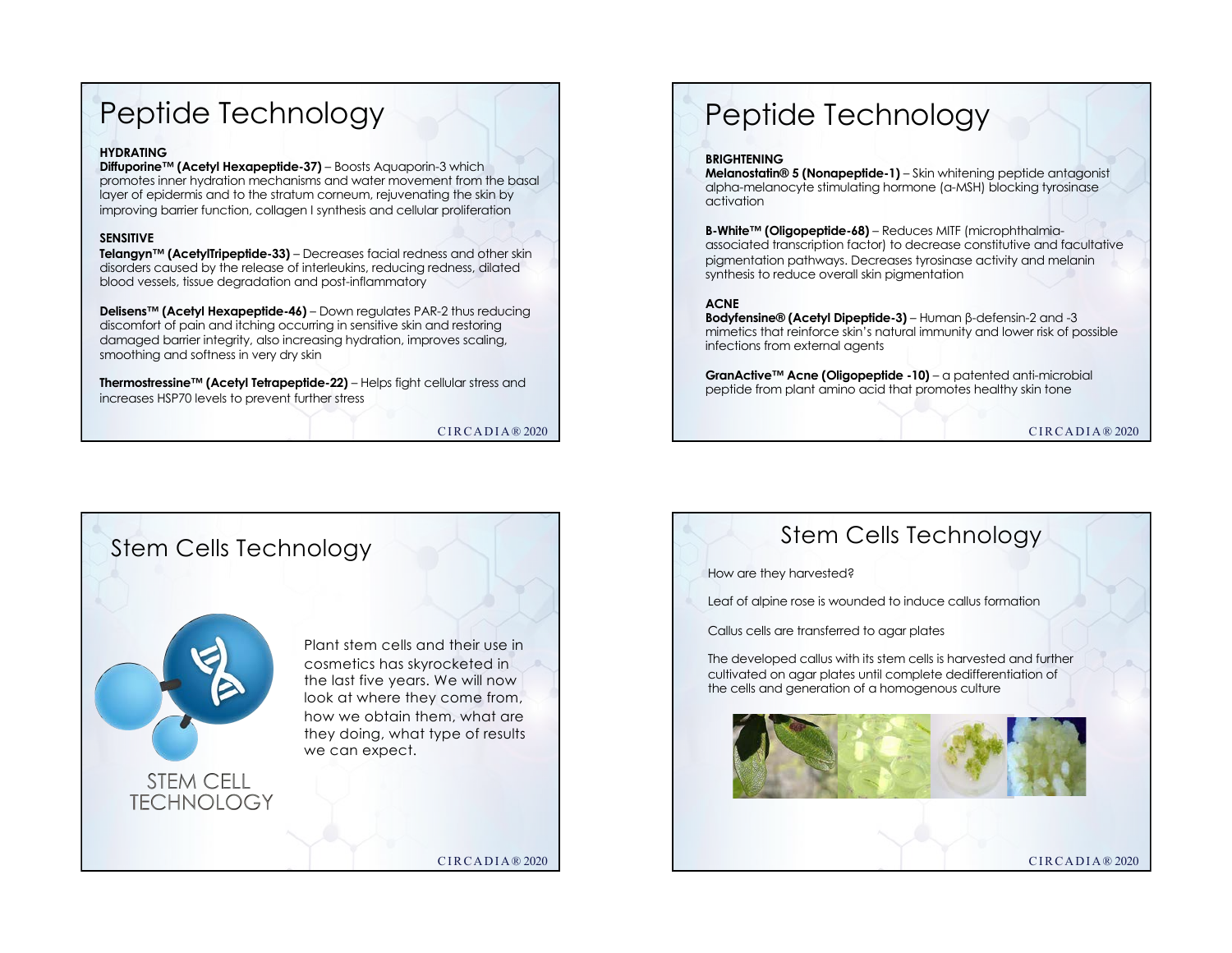



### Stem Cell Technology

**Lilac Stem Cell Extract (Malodextrin and Syringa Vulgaris)** – Rich in verbascoside with strong anti-inflammatory activity and effectiveness against p. Acnes.

**Gardenia stem cell extract (Gardenia Jasminoides)** – Rich in moisturizing phytosterols and polysaccharides, along with antioxidative phenlypropanoids (e.g. feruloyl-6-glucoside), protects the skin's extra-cellular matrix from degradation by MMPs and stimulates collagen production.

**Marrubium Stem Cell Extract (Marrubium vulgaremeristem)** – Rich in phenylpropanoids (i.e. forsythoside B and verbacoside) which are defensive molecules that protect the skin against oxidants and activate the skin's self-defense systems.

CIRCADIA® 2020

## Stem Cell Technology

**Grape Stem Cell Extract (PhytoCell Tech Solar Vitis)** – Protects against oxidative and UV damage, shown to delay cell senescence.

**Edelweiss Stem Cell Extract (Leontopodium Alpinum)** – Preparation of Leontopodium Alpinum meristem culture that provides antioxidant activity, anti-hyaluronidasic activity, and anti-collagensaic activity. Thus it is shown to reduce wrinkle depth by 15% around the eye after only 20 days of treatment.

**Apple Stem Cell Extract (Malus Domestica)** – Liposomal preparation from stem cells of a rare Swiss apple known for its longevity. Increases vitality, delays senescence, and combats chronological aging in skin cell. The extract has been shown to help skin stem cells maintain their characteristics and their capacity to build new tissues. It also has been shown to delay aging and have an anti-wrinkle effect.

CIRCADIA® 2020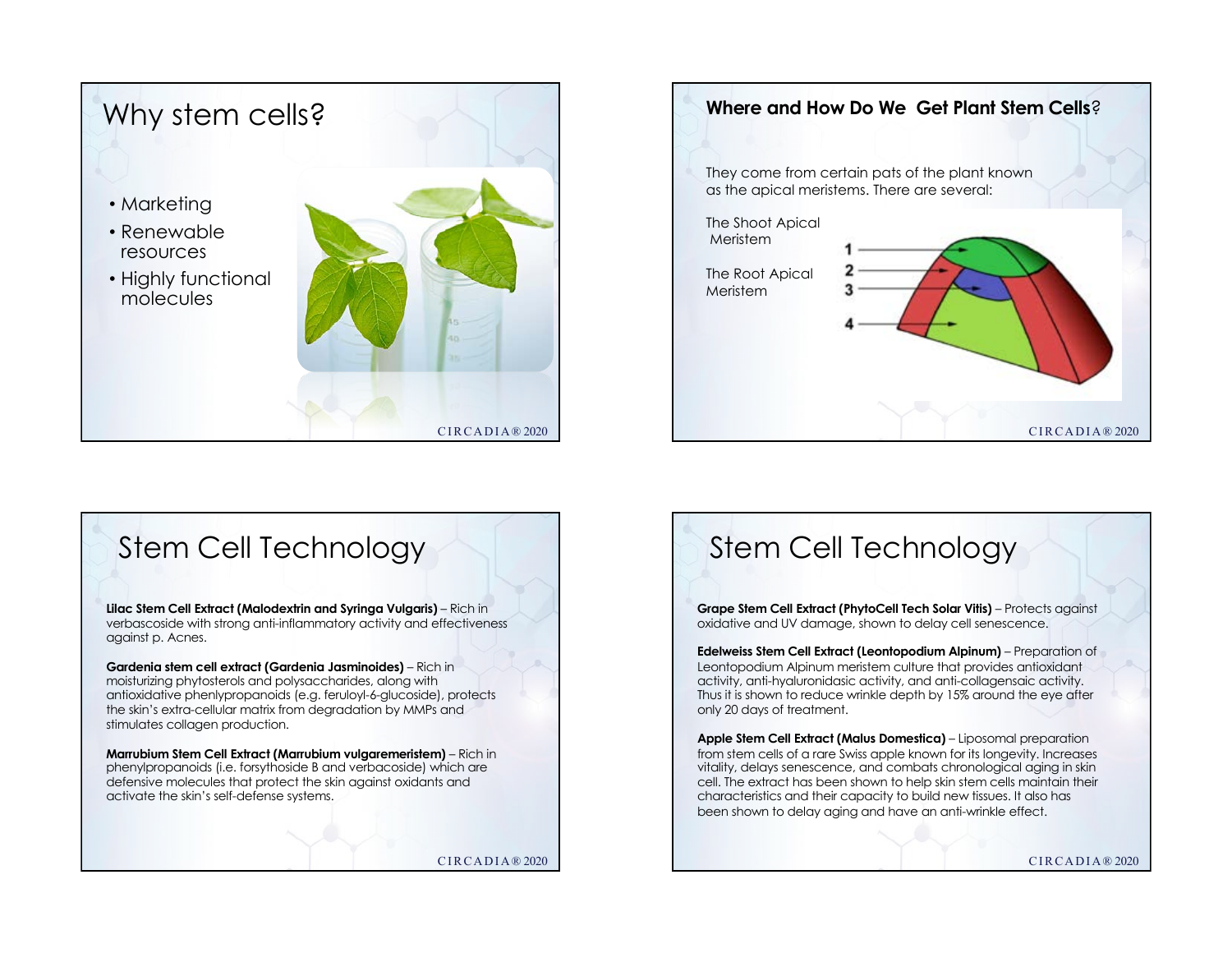

### Vitamin A and Skin

- Cell differentiation (plumps epidermis), compacts stratum corneum
- Increases collagen and elastin
- Reduce collagenase
- Protects against ultraviolet damage

### How Vitamin A Works

• Vitamin A is a hormone that aids in cell transcription.

CIRCADIA® 2020

- To function it has a receptor in the cell.
- The receptor guides the vitamin A to DNA

stratum corneu angerhans ce epidermis papilla voncler dermis subcutis **Mature** Youna VS. Aging Skin CIRCADIA® 2020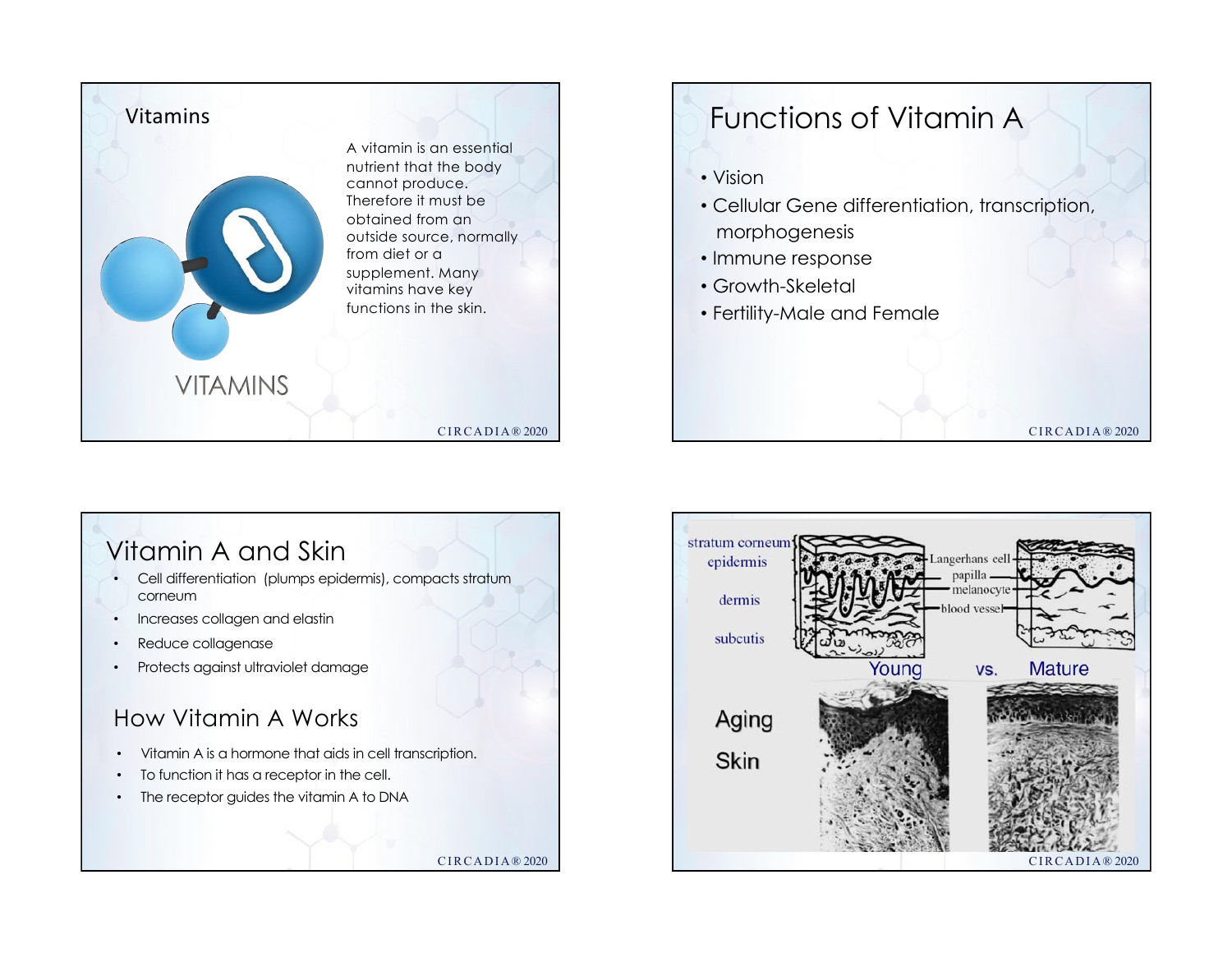





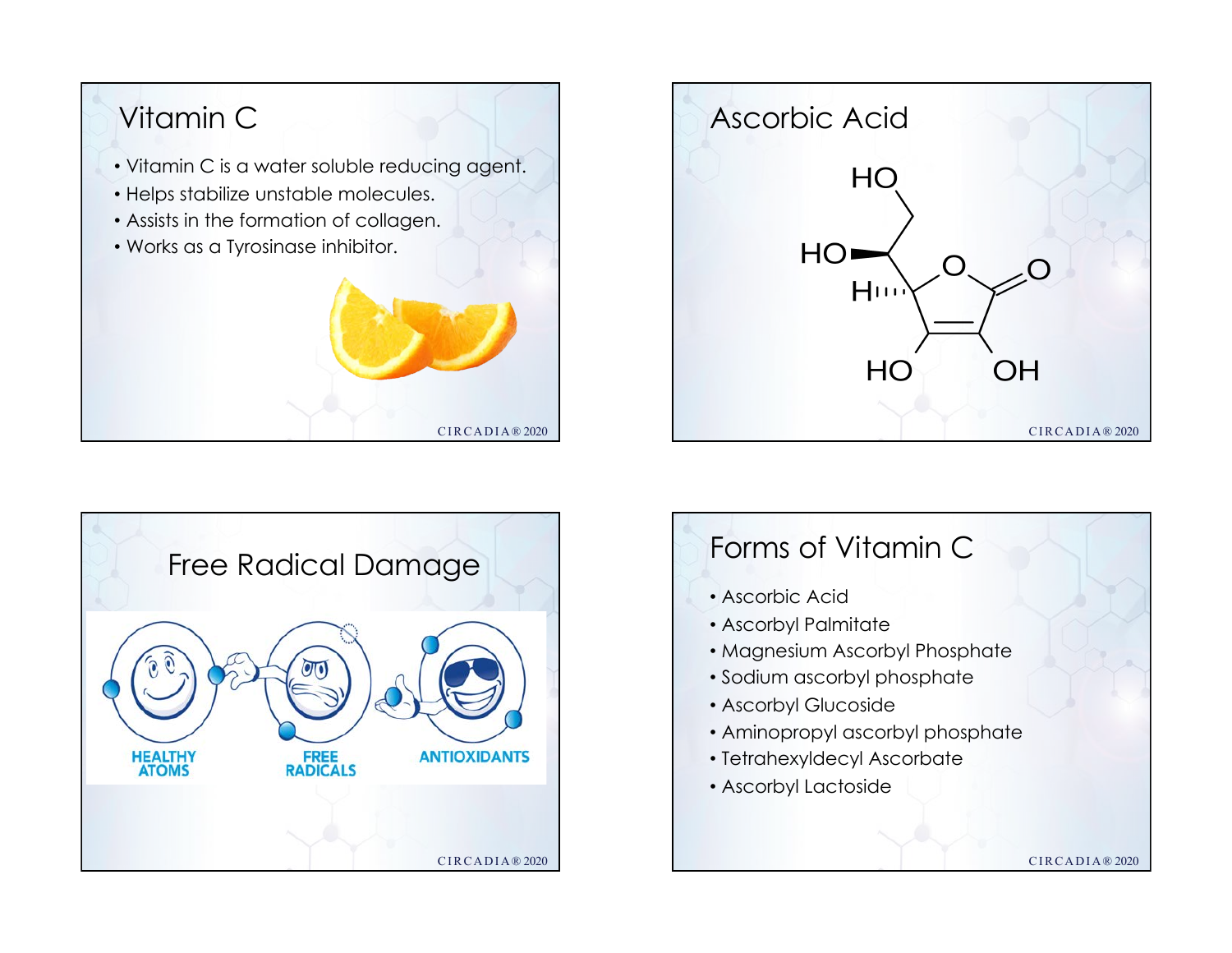### CIRCADIA® 2020 Vitamin C Reversal Serum **Key Ingredients: Magnesium ascorbyl phosphate 10% -** Highly stable form of vitamin C, antioxidant & inhibits the breakdown of collagen **Sodium hyaluronate-** (multiple weight HA) binds moisture and soothes **Panthenol -** (provitamin B5) regenerative, soothing Skin Type Indications: All Skin Types Benefits: • Hyaluronic Acid Base • Highly stable form of Vitamin C • Fights free radical damage • Brightening • Firming





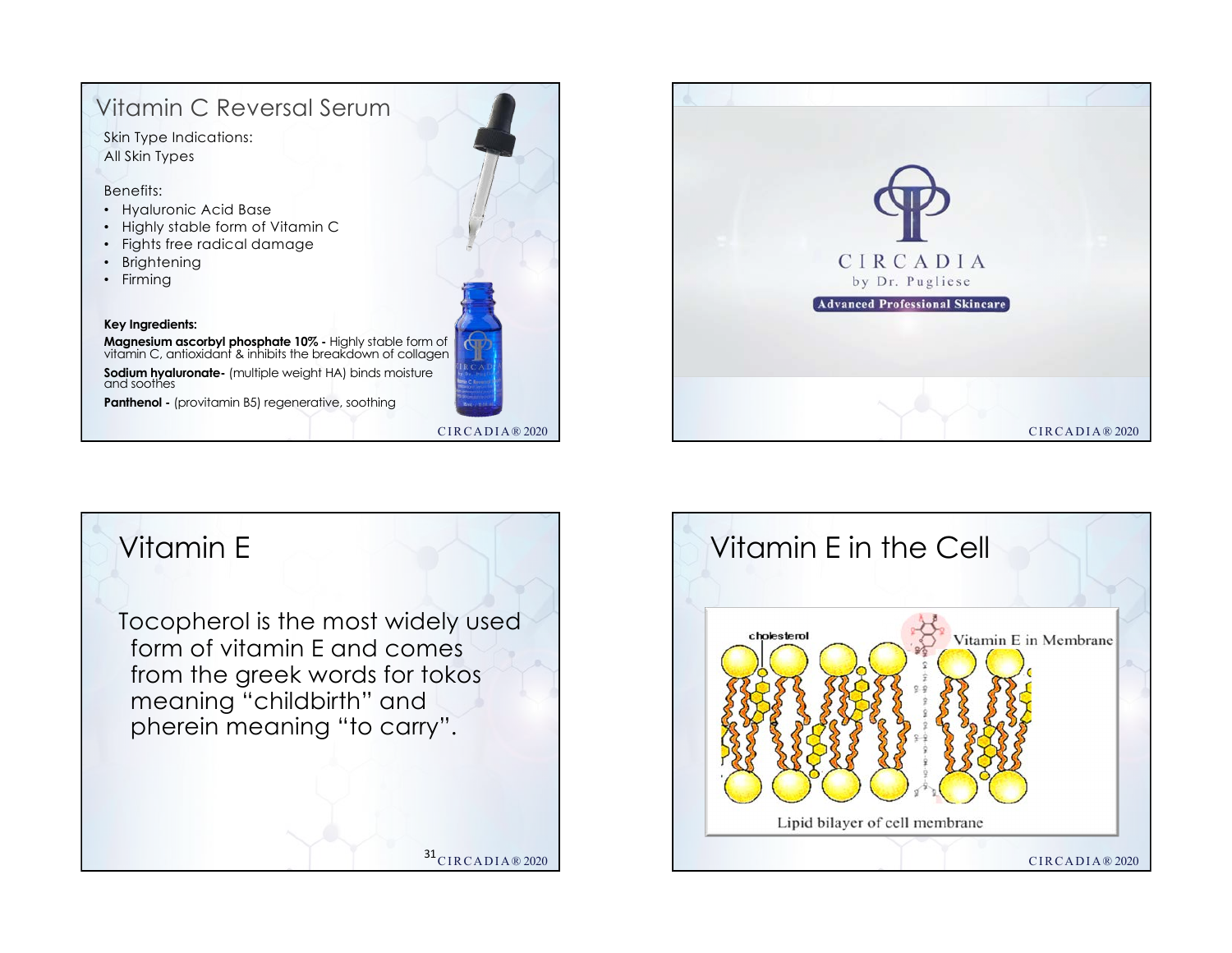





## The Barrier

The skin is a delicate balance of both oil and water soluble materials. One of our most important focuses in promoting skin health is the maintaining of the lipid barrier.